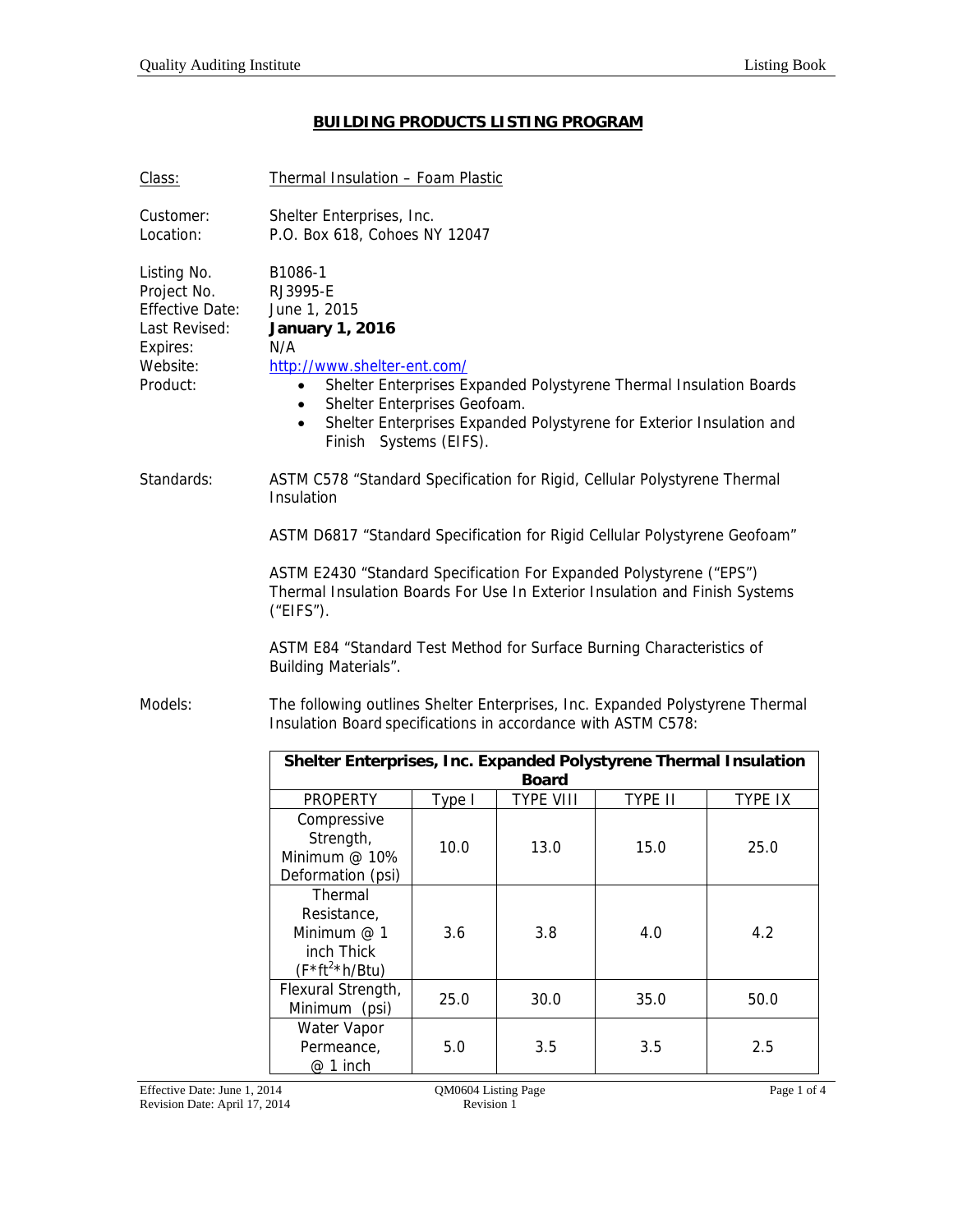| Thickness,<br>Maximum<br>(Perms)                          |      |      |      |      |
|-----------------------------------------------------------|------|------|------|------|
| <b>Water Absorption</b><br>By Volume,<br>Maximum (%)      | 4.0  | 3.0  | 3.0  | 2.0  |
| Dimensional<br>Stability<br>Linear Change,<br>Maximum (%) | 2.0  | 2.0  | 2.0  | 2.0  |
| Oxygen Index,<br>Minimum (%)                              | 24.0 | 24.0 | 24.0 | 24.0 |
| Density,<br>Minimum ( $lbs/ft^3$ )                        | 0.90 | 1.15 | 1.35 | 1.80 |

Note 1: Shelter Enterprises manufactures molded Type I EPS insulation at minimum 0.95 lbs/ft $3$  density for EIFS where required. EIFS products comply with the requirements of ASTM E2430.

Shelter Enterprises molded Type I products for use in Exterior Insulating Finish Systems (EIFS) bearing the QAI<sub>US</sub> certification mark meet the requirements of ASTM E2430.

Physical Properties for Shelter Enterprises, Inc. EPS Geofoam in accordance with ASTM D6817

| <b>Shelter Enterprises, Inc. Geofoam Products</b>            |        |                                                                                  |                |                |                |                |                |
|--------------------------------------------------------------|--------|----------------------------------------------------------------------------------|----------------|----------------|----------------|----------------|----------------|
| <b>PROPERTY</b>                                              |        | EPS4 $6^2$<br>EPS39 <sup>2</sup><br>EPS15<br>EPS19<br>EPS22<br>EPS <sub>29</sub> |                |                |                |                |                |
| Density<br>Minimum<br>kg.m <sup>3</sup> (lbs/ft <sup>3</sup> |        | 14.4<br>(0.90)                                                                   | 18.4<br>(1.15) | 21.6<br>(1.35) | 28.8<br>(1.80) | 38.4<br>(2.40) | 45.7<br>(2.85) |
| Compre<br>ssive                                              | 1      | 25(3.6)                                                                          | 40 (5.8)       | 50<br>(7.3)    | 75<br>(10.9)   | 103<br>(15.0)  | 128<br>(18.6)  |
| Strengt<br>h %,                                              | 5      | 55(8.0)                                                                          | 90<br>(13.1)   | 115<br>(16.7)  | 170<br>(24.7)  | 241<br>(35.0)  | 300<br>(43.5)  |
| kPa<br>(psi)                                                 | 1<br>0 | 70<br>(10.2)                                                                     | 110<br>(16.0)  | 135<br>(19.6)  | 200<br>(29.0)  | 276<br>(40.0)  | 345<br>(50.0)  |
| Flexural<br>Strength<br>Minimum<br>kPa (psi) $@$<br>$1\%$    |        | 172<br>(25.0)                                                                    | 207<br>(30.0)  | 276<br>(40.0)  | 345<br>(50.0)  | 414<br>(60.0)  | 517<br>(75.0)  |
| Oxygen<br>Index<br>Minimum<br>(%)                            |        | 24.0                                                                             | 24.0           | 24.0           | 24.0           | 24.0           | 24.0           |

Note 2: Products noted have not been evaluated to ASTM E84 for surface burning characteristics.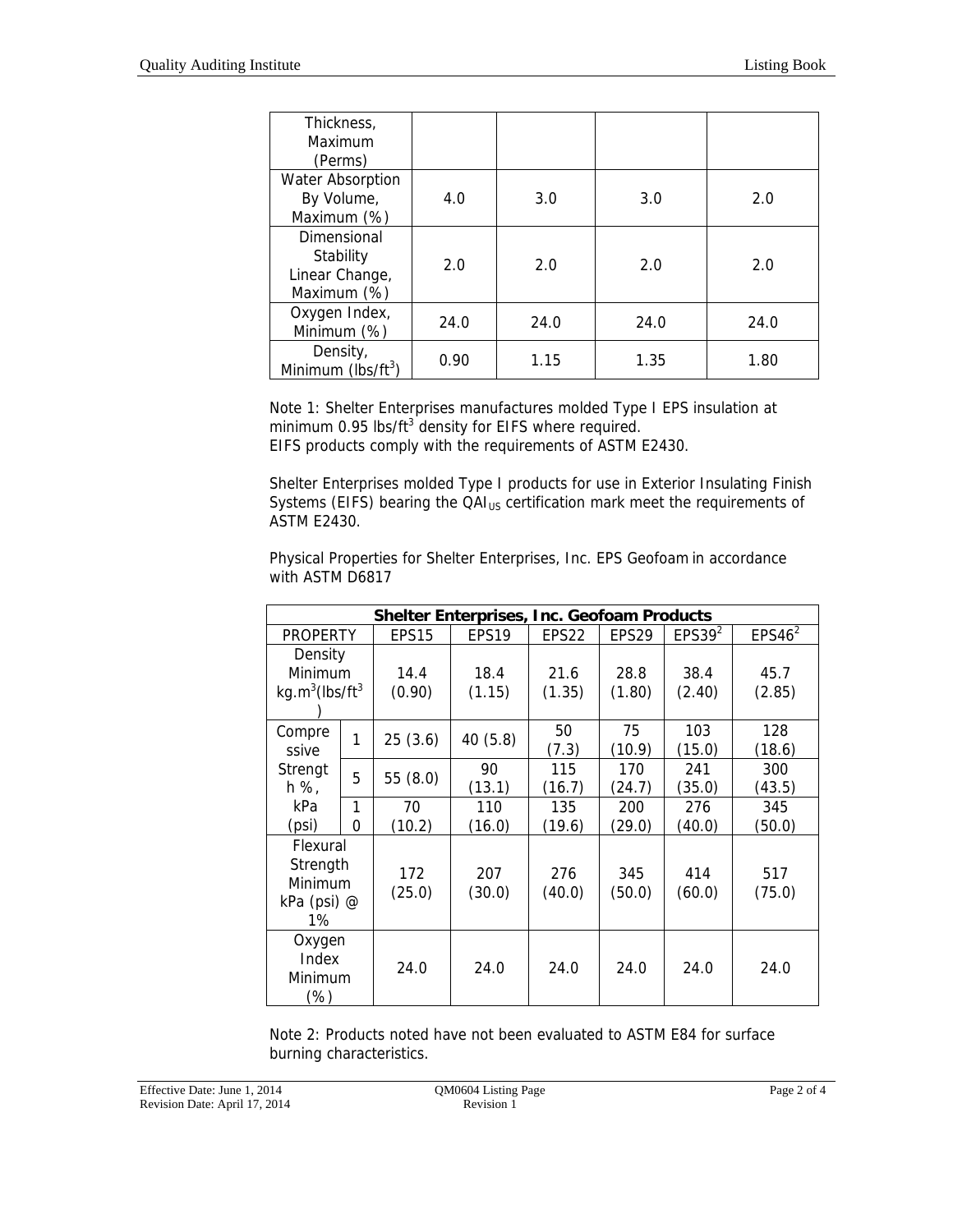| Shelter Enterprises Expanded Polystyrene Products Surface Burning |  |
|-------------------------------------------------------------------|--|
| Characteristics, in accordance with ASTM $E843$                   |  |

|                                                      | Flame<br>Spread<br>Index | Smoke<br>Developed<br>Index | <b>Thickness</b><br>Maximum<br>(inches) | Density<br>Maximum<br>$(lbs/ft^3)$ |
|------------------------------------------------------|--------------------------|-----------------------------|-----------------------------------------|------------------------------------|
|                                                      | Maximum                  | Maximum                     |                                         |                                    |
| EPS Types<br>I, VIII, II, IX                         |                          |                             |                                         |                                    |
| GeoFoam EPS15,<br>EPS17, EPS22,<br>EPS <sub>29</sub> | < 25                     | < 450                       |                                         | 2.0                                |

Note<sup>3</sup>: Ceiling Measurement Only. This measurement is conducted through determination of flame spread index and smoke developed index with the removal of any contribution of molten materials ignited on the floor of the tunnel.

Product is labeled by Shelter Enterprises as outlined.

Expanded Polystyrene thermal insulation used with EIFS must be identified along one edge and one board in each package shall be marked on both faces with the following information:

- Manufacturer's name (SEI, Shelter Enterprises, Inc.),
- EIFS Type,
- Class A Flame Spread Rating (FSI < 25 SDI < 450),
- QAI<sub>us</sub> logo
- The following statement "Flame Spread and Smoke Developed Ratings derived are not intended to reflect hazards under actual fire conditions"
- Material identification lot number

For all other applications, the acceptable markings will either be applied to each bundle of EPS boards through the use of at least label or stamped on at least one board per bundle, the marking label shall include:

- Shelter Enterprises Name
- EPS Thermal Insulation Type or GeoFoam EPS Type and Thickness
- Class A Flame Spread Rating (FSI < 25 SDI < 450) where appropriate,
- $QAI<sub>us</sub>$  logo
	- Material identification lot number
- **Note:** The product must be installed in accordance with the code enforced by the authority having jurisdiction. Final acceptance of the product in the final installation is subject to inspection by the authority having jurisdiction.

The materials, products or systems listed herein have been qualified to bear the QAI Listing Mark under

the conditions stated with each Listing. Only those products bearing the QAI Listing

| Effective Date: June 1, 2014  | QM0604 Listing Page |  | Page 3 of 4 |
|-------------------------------|---------------------|--|-------------|
| Revision Date: April 17, 2014 | Revision 1          |  |             |

Label: